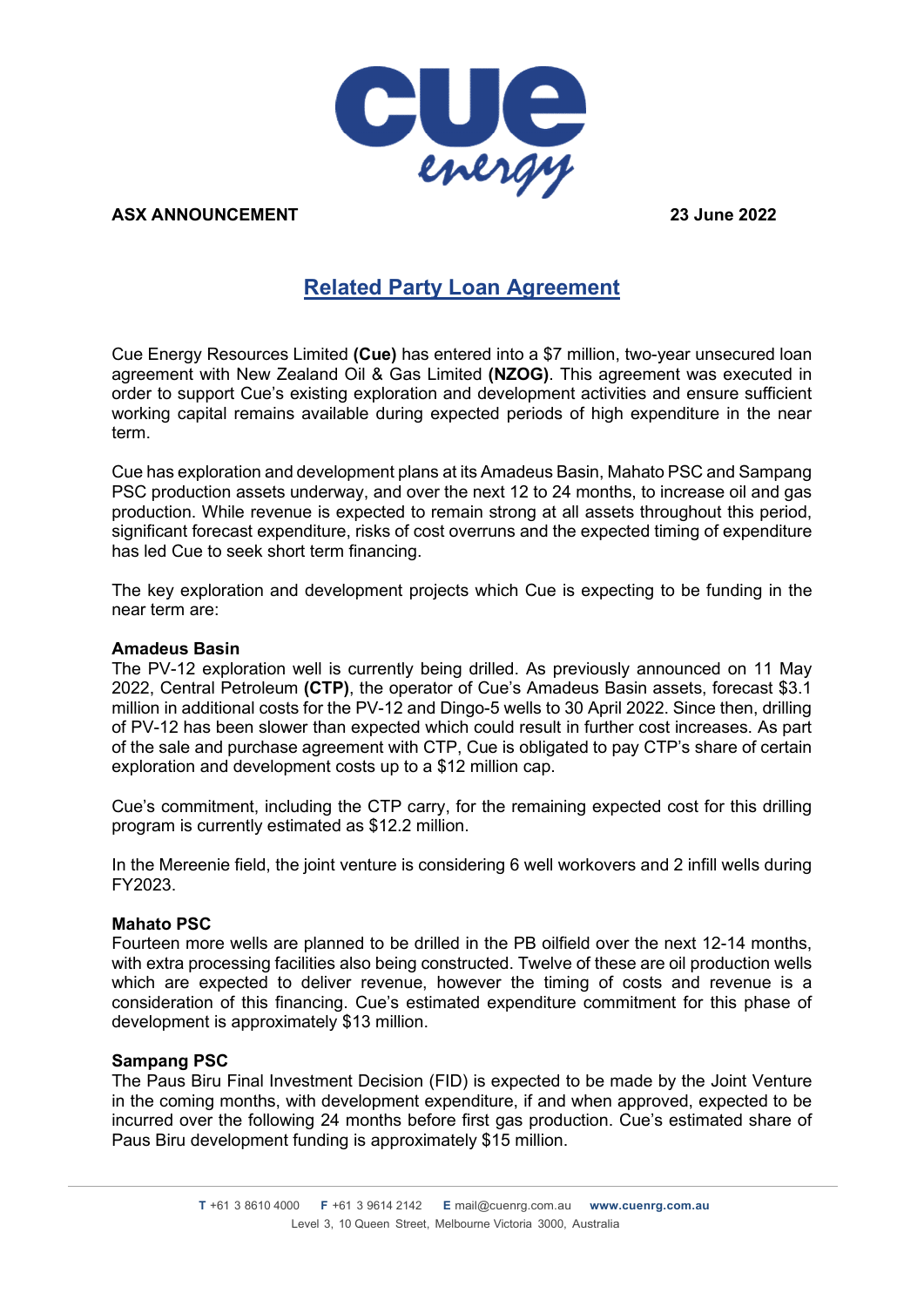| Cue Energy FY2023 expected activities |                                                        | Q <sub>1</sub> |            | Q <sub>2</sub> |            |            | Q <sub>3</sub> |            |            | Q4         |            |            |            |
|---------------------------------------|--------------------------------------------------------|----------------|------------|----------------|------------|------------|----------------|------------|------------|------------|------------|------------|------------|
|                                       |                                                        | <b>JUL</b>     | <b>AUG</b> | <b>SEPT</b>    | <b>OCT</b> | <b>NOV</b> | <b>DEC</b>     | <b>JAN</b> | <b>FEB</b> | <b>MAR</b> | <b>APR</b> | <b>MAY</b> | <b>JUN</b> |
|                                       | Palm Valley Deep Exploration Well <sup>(1)</sup>       |                |            |                |            |            |                |            |            |            |            |            |            |
| <b>Amadeus Basin</b>                  | <b>Dingo Deep Exploration Well</b>                     |                |            |                |            |            |                |            |            |            |            |            |            |
|                                       | Mereenie Well Recompletions <sup>(2)</sup>             |                |            |                |            |            |                |            |            |            |            |            |            |
|                                       | Mereenie Development Wells <sup>(2)</sup>              |                |            |                |            |            |                |            |            |            |            |            |            |
| <b>Mahato PSC</b>                     | Development drilling 14 wells                          |                |            |                |            |            |                |            |            |            |            |            |            |
| <b>Sampang PSC</b>                    | Paus Biru FID <sup>(2)</sup>                           |                |            |                |            |            |                |            |            |            |            |            |            |
|                                       | <sup>(1)</sup> including P1 lateral option if required |                |            |                |            |            |                |            |            |            |            |            |            |

 $(2)$  potential timing, subject to JV approval

#### **Business development**

Surety of available funding will also provide flexibility to Cue for any business development activities opportunities which may arise throughout the term of the loan and beyond.

### **Key financing considerations**

When assessing funding alternatives for the anticipated increase in exploration and development initiatives, Cue sought expressions of interest for potential funding from Australian commercial banks. The conclusion reached from these discussions was that these traditional sources of funding were not available to Cue in the current circumstances due primarily to the relatively small size of the funding required and the short-term nature of Cue's needs.

### **Loan terms**

The purpose of the loan is to provide funds for the continued development of Cue's assets and working capital. The loan is unsecured, with an interest rate of 10% p.a. fixed for the term of the loan and an establishment fee of 1.5% of the loan amount. The term of the loan is two years and early repayments are allowed with no penalty.

The key terms of the Loan Agreement are summarised in the annexure to this announcement.

NZOG is a related party of Cue, holding 50.04% of shares. As such, an independent board committee comprising of Cue Independent Directors reviewed and approved the terms of the loan.

Cue CEO Matthew Boyall commented on the loan and upcoming activities:

*"Cue has a number of exciting exploration and development projects within our portfolio, which are all aimed at increasing our oil and gas production.* 

*While continued strong revenue is expected from our existing production assets, we are currently drilling in the Amadeus basin, have started a 14 well program in the Mahato PSC and expect a Final Investment Decision on the Paus Biru gas development in the Sampang PSC, which all have significant near-term expenditure requirements.* 

*The current inflationary environment has the potential to impact planned costs. This loan will ensure Cue retains the financial strength to participate in not only our committed projects but any other proposals which arise to increase production at our assets. The terms of the loan are structured to provide flexibility for the loan amount to be reduced as outcomes of individual projects becomes clearer."*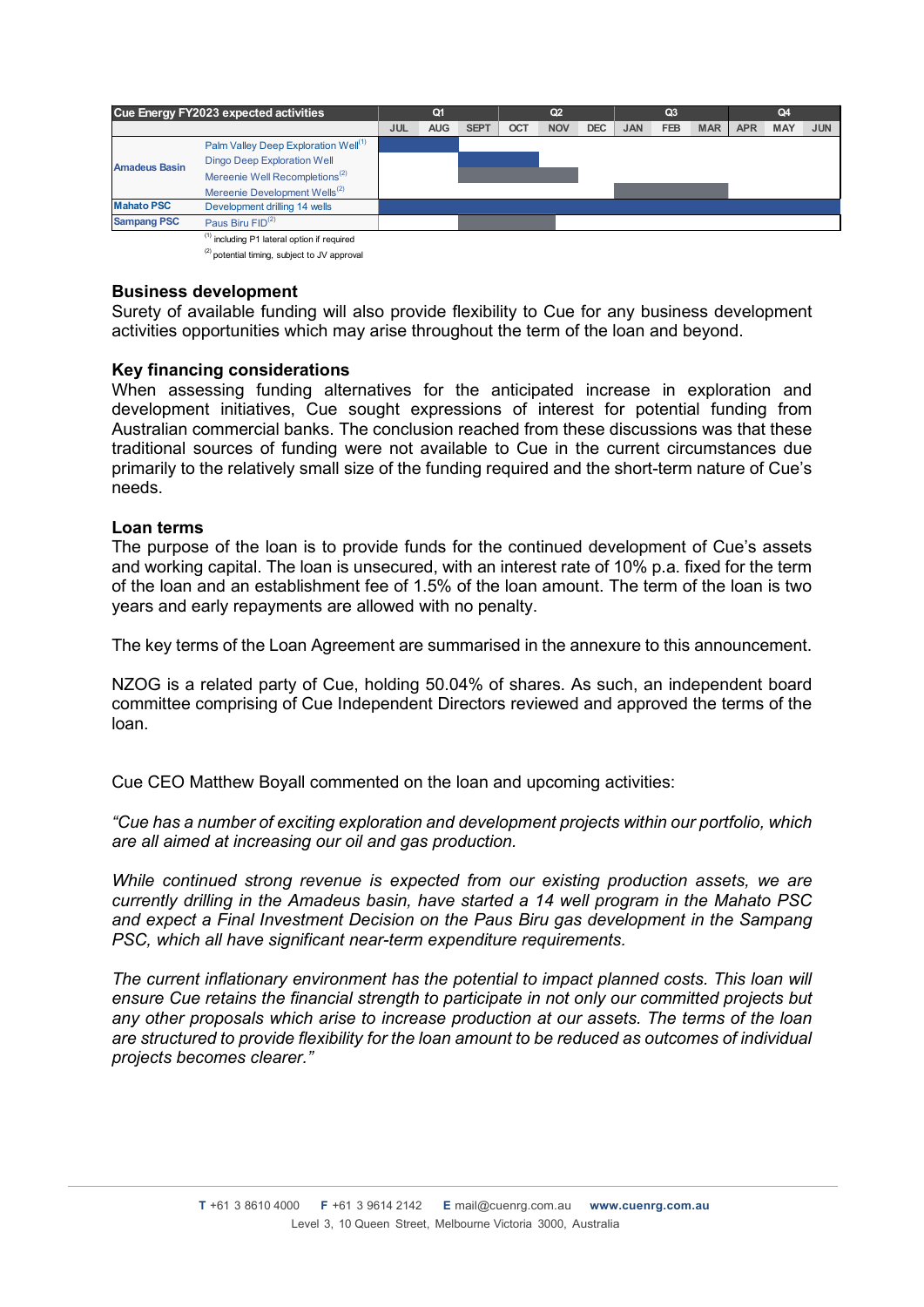#### Authorised by the CEO, Matthew Boyall

Any queries regarding this announcement should be directed to the Company on +61 3 8610 4000 or email mail@cuenrg.com.au.

#### **About Cue Energy**

Cue Energy Resources Limited is an Australian Securities Exchange (ASX:CUE) listed oil and gas production and exploration company. Cue's FY21 revenue was A\$22.4million from gas production offshore Indonesia and oil production offshore New Zealand and onshore Indonesia. In October 2021, Cue completed a transaction to acquire interests in the Mereenie gas and oil field, and the Palm Valley and Dingo gas fields, from Central Petroleum Limited.

#### *General Legal Disclaimer*

*Various statements in this document may constitute statements relating to intentions, opinion, expectations, present and future operations, possible future events and future financial prospects. Such statements are not statements of fact, and are generally classified as forward looking statements that involve unknown risks, expectations, uncertainties, variables, changes and other important factors that could cause those future matters to differ from the way or manner in which they are expressly or impliedly portrayed in this document. Some of the more important of these risks, expectations, uncertainties, variables, changes and other factors are pricing and production levels from the properties in which the Company has interests, or will acquire interests, and the extent of the recoverable reserves at those properties. In addition, the Company has a number of exploration permits. Exploration for oil and gas is expensive, speculative and subject to a wide range of risks.* 

*Individual investors should consider these matters in light of their personal circumstances (including financial and taxation affairs) and seek professional advice from their accountant, lawyer or other professional adviser as to the suitability for them of an investment in the Company.* 

*Except as required by applicable law or the ASX Listing Rules, the Company does not make any representation or warranty, express or implied, as to the fairness, accuracy, completeness, correctness, likelihood of achievement or reasonableness of the information contained in this document, and disclaims any obligation or undertaking to publicly update any forward-looking statement or future financial prospects resulting from future events or new information. To the maximum extent permitted by law, none of the Company or its agents, directors, officers, employees, advisors and consultants, nor any other person, accepts any liability, including, without limitation, any liability arising out of fault or negligence for any loss arising from the use of the information contained in this document.* 

*Reference to "CUE" or "the Company" may be references to Cue Energy Resources Limited or its applicable subsidiaries.*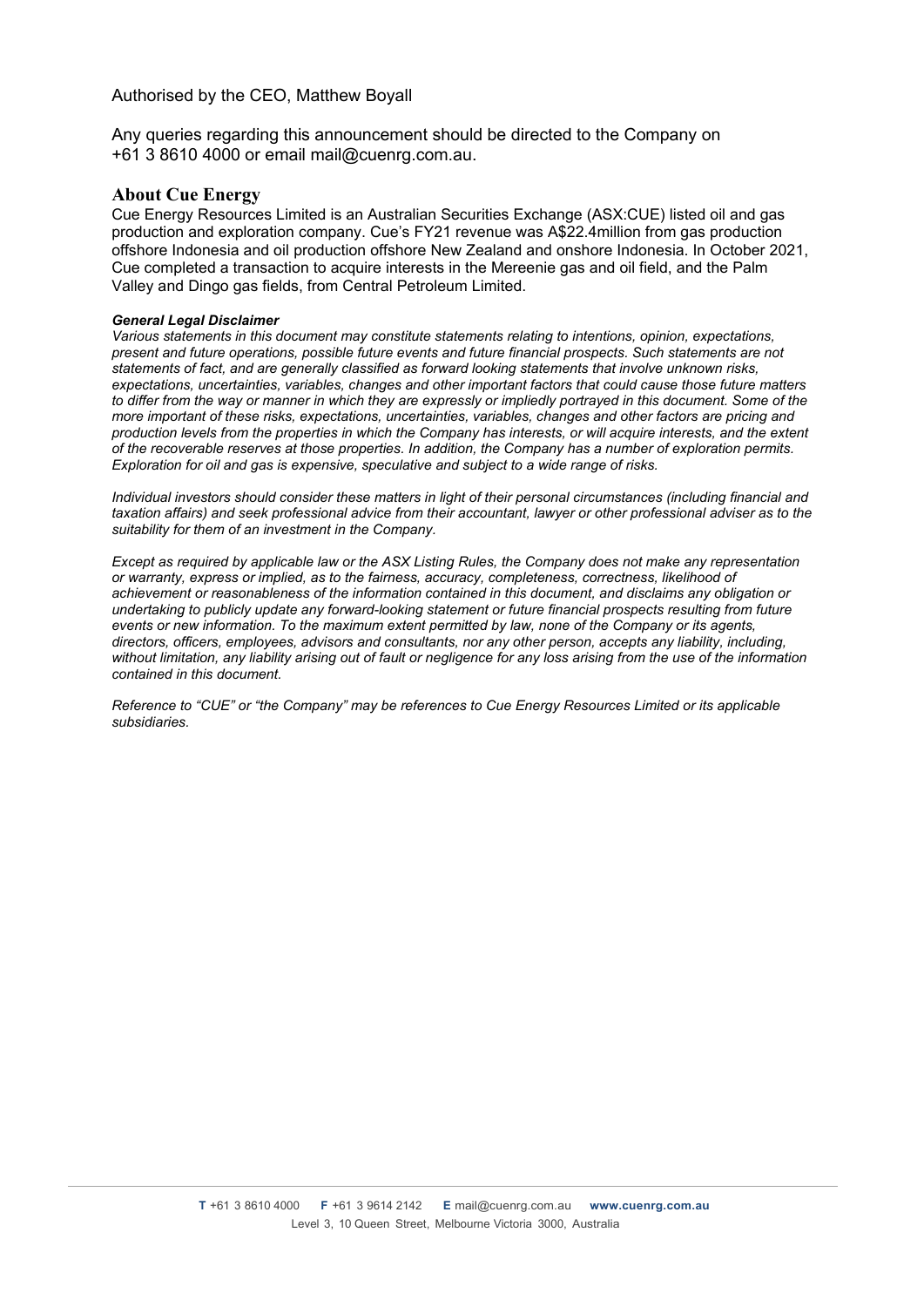## **ANNEXURE**

## **Loan Agreement Summary of Key Terms**

| Loan              | \$7,000,000                                    |
|-------------------|------------------------------------------------|
| <b>Borrower</b>   | Cue Energy Resources Limited (ACN 066 383 971) |
| Lender            | NZOG Taranaki Limited (NZBN 9429033675411)     |
| <b>Guarantors</b> | Cue Mereenie Pty Ltd (ACN 650 385 336)         |
|                   | Cue Palm Valley Pty Ltd (ACN 650 385 541)      |
|                   | Cue Dingo Pty Ltd (ACN 650 386 020)            |

| <b>Key Terms and Conditions</b>            |                                                                                                                                                                                                          |  |
|--------------------------------------------|----------------------------------------------------------------------------------------------------------------------------------------------------------------------------------------------------------|--|
| <b>Repayment Date</b>                      | The repayment date is 2 years from the date of the agreement, or any later date set<br>out in any Extension Request of up to an additional 2 years that is agreed to by the<br>Lender at its discretion. |  |
| <b>Interest Rate</b>                       | 10% per annum fixed                                                                                                                                                                                      |  |
| <b>Purpose</b>                             | For the Borrower to fund working capital and the continued development of the<br>Borrower's assets.                                                                                                      |  |
| <b>Security</b>                            | The facility is unsecured.                                                                                                                                                                               |  |
| <b>Establishment Fee</b>                   | 1.5% of the Loan                                                                                                                                                                                         |  |
| <b>Principal</b><br><b>Repayment Terms</b> | The Borrower must repay the outstanding amount on Repayment Date.                                                                                                                                        |  |
| <b>Prepayment</b>                          | Voluntary prepayments may be made in a minimum amount of \$875,000                                                                                                                                       |  |
| <b>Guarantee</b>                           | The Guarantors jointly and severally and unconditionally and irrevocably guarantee<br>to the Lender the payment of the Principal Outstanding.                                                            |  |
| <b>Conditions</b><br><b>Precedent</b>      | Any fees and expenses that are required to be paid by the Borrower to the Lender<br>have been paid (or will be paid with the advance).                                                                   |  |
|                                            | Confirmation from the Borrower that the conditions that compose an Event of Default,<br>had an advance been made, do not exist.                                                                          |  |
|                                            | Any other certificates, authorisations, documents, information, matters or things<br>which the Lender reasonably requires.                                                                               |  |